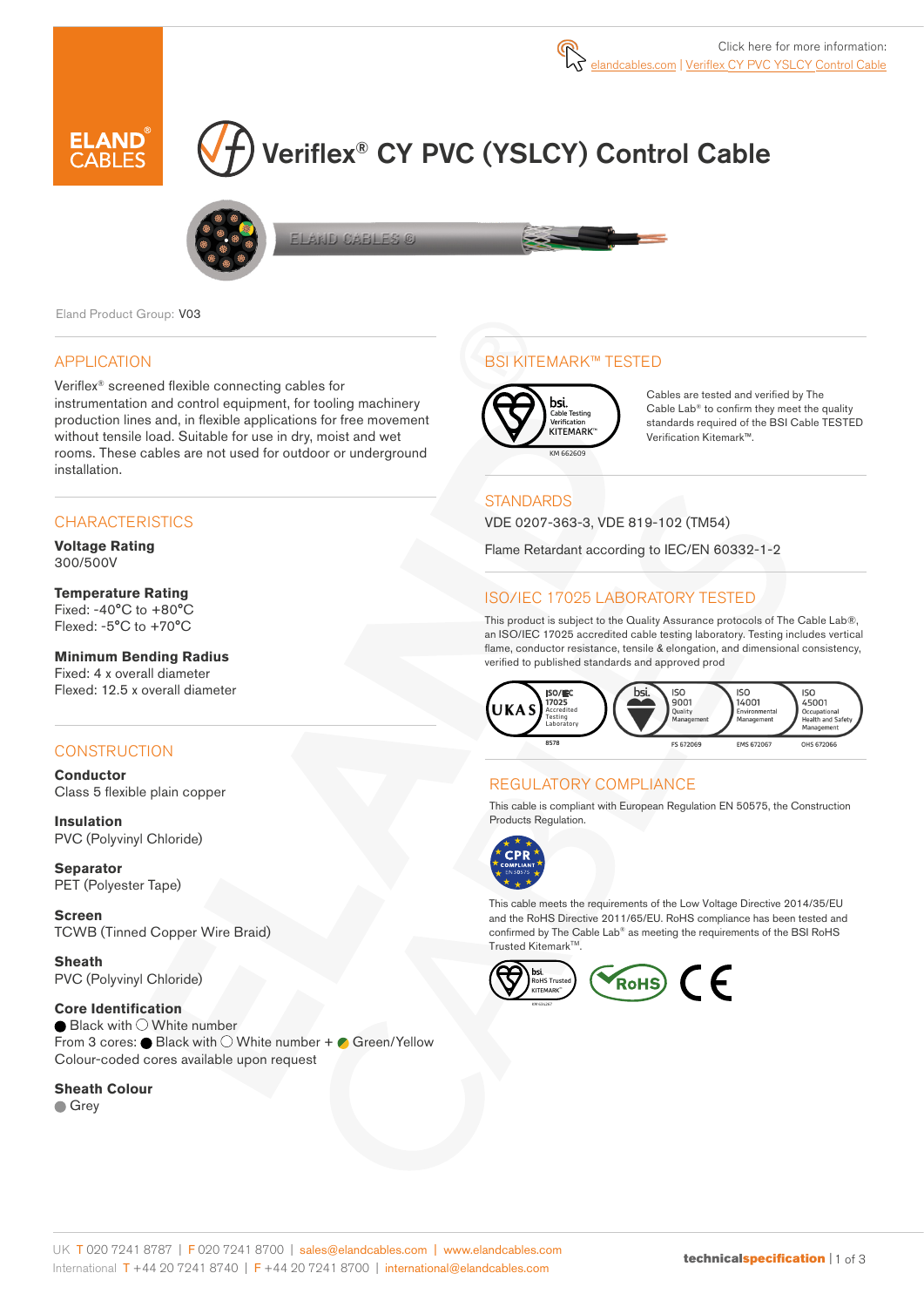# DIMENSIONS

| ELAND PART NO.  | NO. OF CORES   | NOMINAL CROSS<br>SECTIONAL AREA<br>mm <sup>2</sup> | NOMINAL THICKNESS<br>OF INSULATION<br>mm | NOMINAL THICKNESS<br>OF OUTER SHEATH<br>mm | NOMINAL OVERALL<br><b>DIAMETER</b><br>mm | NOMINAL<br><b>WEIGHT</b><br>kg/km |
|-----------------|----------------|----------------------------------------------------|------------------------------------------|--------------------------------------------|------------------------------------------|-----------------------------------|
| V0302001GR000   | $\mathbf{2}$   | 0.5                                                | 0.40                                     | 0.6                                        | 5                                        | 35                                |
| V0302011GR000   | $\mathbf{2}$   | 0.75                                               | 0.40                                     | 0.6                                        | 5.5                                      | 45                                |
| V0302021GR000   | $\mathbf{2}$   | $\mathbf{1}$                                       | 0.40                                     | 0.7                                        | 6.1                                      | 56                                |
| V0302031GR000   | $\mathbf{2}$   | 1.5                                                | 0.40                                     | 0.7                                        | 6.7                                      | 69                                |
| V0303001GR000   | 3              | 0.5                                                | 0.40                                     | 0.6                                        | 5.4                                      | 48                                |
| V0303011GR000   | 3              | 0.75                                               | 0.40                                     | 0.7                                        | $\,6$                                    | 61                                |
| V0303021GR000   | 3              | $\mathbf{1}$                                       | 0.40                                     | 0.7                                        | 6.4                                      | 71                                |
| V0303031GR000   | 3              | 1.5                                                | 0.40                                     | 0.7                                        | 7.1                                      | 90                                |
| V0303041GR000   | 3              | 2.5                                                | 0.50                                     | 0.8                                        | 8.6                                      | 136                               |
| V0304001GR000   | 4              | 0.5                                                | 0.40                                     | 0.7                                        | 6                                        | 61                                |
| V0304011GR000   | $\overline{4}$ | 0.75                                               | 0.40                                     | 0.7                                        | 6.5                                      | 75                                |
| V0304021GR000   | 4              | $\mathbf{1}$                                       | 0.40                                     | $0.7\,$                                    | $\overline{7}$                           | 89                                |
| V0304031GR000   | $\overline{4}$ | 1.5                                                | 0.40                                     | 0.7                                        | 7.7                                      | 114                               |
| V0304041GR000   | 4              | 2.5                                                | 0.50                                     | 0.8                                        | 9.4                                      | 173                               |
| V0304051GR000   | $\overline{4}$ | 4                                                  | 0.60                                     | $\mathbf{1}$                               | 11.5                                     | 260                               |
| V0304061GR000   | 4              | 6                                                  | 0.65                                     | 1.1                                        | 13.1                                     | 358                               |
| V0304071GR000   | $\overline{4}$ | 10                                                 | 0.75                                     | 1.3                                        | 16.7                                     | 593                               |
| V0304081GR000   | 4              | 16                                                 | 0.75                                     | 1.5                                        | 19                                       | 852                               |
| V0304091GR000   | $\overline{4}$ | 25                                                 | 0.90                                     | 1.6                                        | 23.5                                     | 1274                              |
| V0304101GR000   | 4              | 35                                                 | 0.95                                     | 1.7                                        | 26.9                                     | 1686                              |
| V0305001GR000   | 5              | 0.5                                                | 0.40                                     | 0.7                                        | 6.5                                      | 73                                |
| V0305011GR000   | 5              | 0.75                                               | 0.40                                     | 0.7                                        | 7                                        | 89                                |
| V0305021GR000   | 5              | $\mathbf{1}$                                       | 0.40                                     | 0.7                                        | 7.6                                      | 107                               |
| V0305031GR000   | 5              | 1.5                                                | 0.40                                     | 0.8                                        | 8.6                                      | 142                               |
| V0305041GR000   | 5              | 2.5                                                | 0.50                                     | 0.9                                        | 10.4                                     | 216                               |
| V0305051GR000   | 5              | 4                                                  | 0.60                                     | 1.1                                        | 12.7                                     | 325                               |
| V0305061GR000   | 5              | 6                                                  | 0.65                                     | 1.2                                        | 14.6                                     | 449                               |
| V0305071GR000   | 5              | 10                                                 | 0.75                                     | 1.4                                        | 18.5                                     | 738                               |
| V0305081GR000   | $\mathbf 5$    | 16                                                 | 0.75                                     | 1.5                                        | 20.9                                     | 1050                              |
| V0305091GR000   | 5              | 25                                                 | 0.90                                     | 1.7                                        | 26.1                                     | 1588                              |
| V0307001GR000   | 7              | 0.5                                                | 0.40                                     | 0.7                                        | 7                                        | 89                                |
| V0307011GR000   | $7\phantom{.}$ | 0.75                                               | 0.40                                     | 0.7                                        | 7.6                                      | 112                               |
| V0307021GR000   | 7              | $\mathbf{1}$                                       | 0.40                                     | 0.8                                        | 8.4                                      | 139                               |
| V0307031GR000   | 7              | 1.5                                                | 0.40                                     | 0.8                                        | 9.3                                      | 180                               |
| V0307041GR000   | $\,7$          | $2.5\,$                                            | 0.50                                     | $\overline{1}$                             | 11.5                                     | 283                               |
| V0312001GR00000 | 12             | 0.5                                                | 0.40                                     | 0.8                                        | 9.2                                      | 143                               |
| V0312011GR00000 | 12             | 0.75                                               | 0.40                                     | 0.8                                        | $10$                                     | 181                               |
| V0312021GR00000 | 12             | $\mathbf{1}$                                       | 0.40                                     | $\mathbf{1}$                               | 11.2                                     | 230                               |
| V0312031GR00000 | 12             | 1.5                                                | 0.40                                     | 1.1                                        | 12.7                                     | 307                               |
| V0318011GR00000 | 18             | 0.75                                               | 0.40                                     | $1.1\,$                                    | 12.2                                     | 274                               |
| V0318021GR00000 | 18             | $\overline{1}$                                     | 0.40                                     | 1.1                                        | 13.2                                     | 331                               |
| V0318031GR00000 | 18             | 1.5                                                | 0.40                                     | 1.2                                        | 14.9                                     | 443                               |
| V0325011GR00000 | 25             | 0.75                                               | 0.40                                     | 1.1                                        | 13.2                                     | 282                               |
| V0325021GR00000 | 25             | $\mathbf{1}$                                       | 0.40                                     | 1.2                                        | 15.8                                     | 444                               |
| V0325031GR00000 | 25             | 1.5                                                | 0.40                                     | 1.3                                        | 17.9                                     | 596                               |